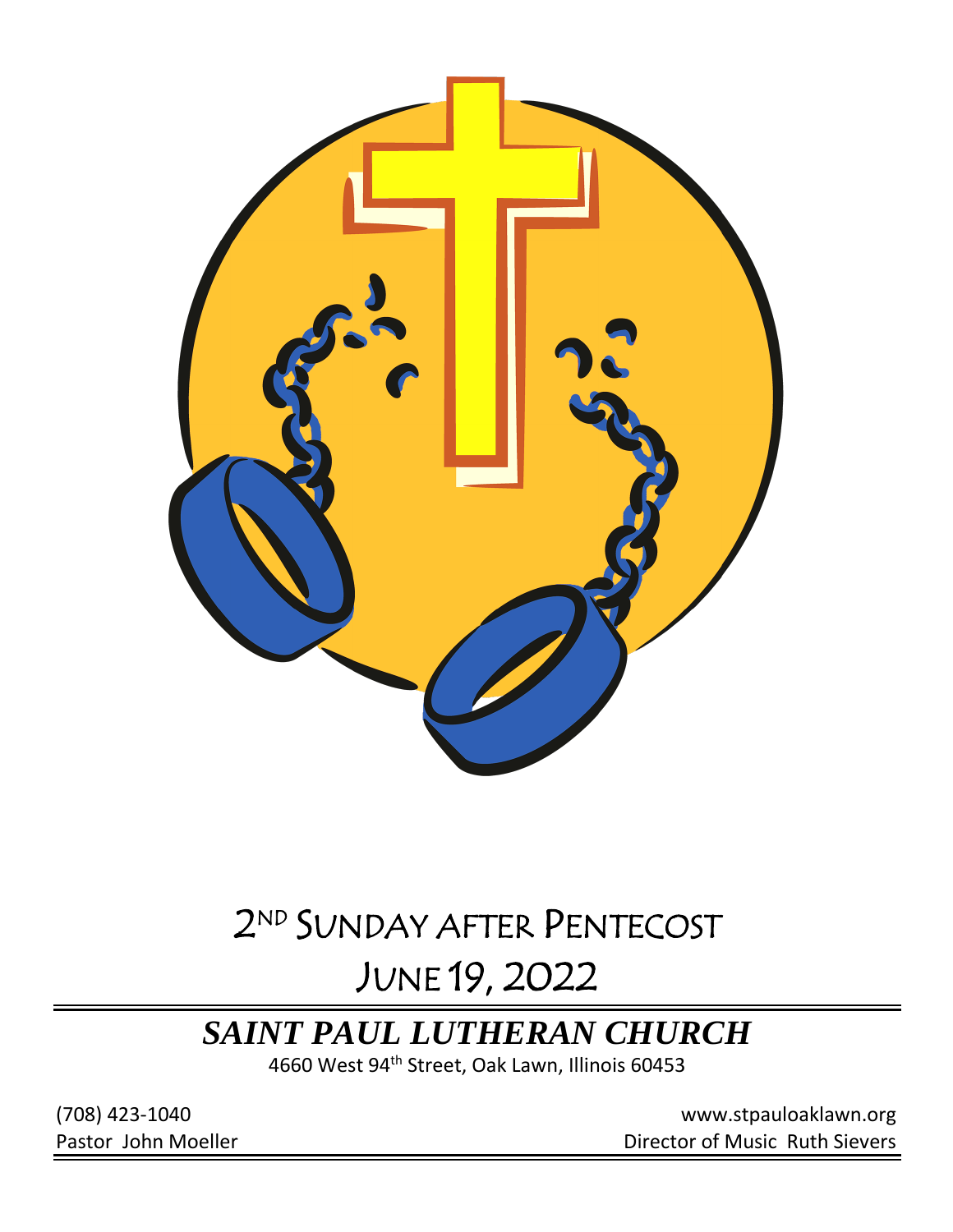#### **As We Gather**

As the Church enters the long season of Pentecost, the liturgical color green is commonly used throughout the many weeks ahead. Like various things planted by a gardener or farmer in spring, green shows growth and maturation of what was been planted. In the same way, the color green on the altar can remind us of our continued need and privilege as God's people to grow and mature as disciples of Christ by the working of the Holy Spirit. The Readings in this Pentecost season often remind us of the Early Church and its growth and spread to all people, even to us here and now, beginning with our Baptism and continuing through all the days the Lord grants us.

| <b>Prelude</b>      |                                   | "Processional"               | G. Handel                                                                                                                   |
|---------------------|-----------------------------------|------------------------------|-----------------------------------------------------------------------------------------------------------------------------|
| <b>Opening Hymn</b> |                                   | "O Day of Rest and Gladness" | #906                                                                                                                        |
| 1                   | O day of rest and gladness,       |                              | His living presence greeting,                                                                                               |
|                     | O day of joy and light,           |                              | Through bread and wine made near.                                                                                           |
|                     | O balm of care and sadness,       |                              | We journey on, believing,                                                                                                   |
|                     | Most beautiful, most bright;      |                              | Renewed with heav'nly might,                                                                                                |
|                     | This day the high and lowly,      |                              | From grace more grace receiving,                                                                                            |
|                     | Through ages joined to bless,     |                              | On this blest day of light.                                                                                                 |
|                     | Sing, "Holy, holy, holy,"         |                              |                                                                                                                             |
|                     | The triune God confess.           | $\triangle 4$                | That light our hope sustaining,                                                                                             |
|                     |                                   |                              | We walk the pilgrim way,                                                                                                    |
| 2                   | This day at earth's creation      |                              | At length our rest attaining,                                                                                               |
|                     | The light first had its birth;    |                              | Our endless Sabbath day.                                                                                                    |
|                     | This day for our salvation        |                              | We sing to Thee our praises,                                                                                                |
|                     | Christ rose from depths of earth; |                              | O Father, Spirit, Son;                                                                                                      |
|                     | This day our Lord victorious      |                              | The Church her voice upraises                                                                                               |
|                     | The Spirit sent from heav'n,      |                              | To Thee, blest Three in One.                                                                                                |
|                     | And thus this day most glorious   |                              |                                                                                                                             |
|                     | A threefold light was giv'n.      |                              | Text (sts. 1-2): Christopher Wordsworth, 1807-85, alt.; (st. 3):<br>Charles P. Price, 1920-99; (st. 4): The Hymnal 1982     |
|                     |                                   |                              | Text (sts. 1-2): Public domain                                                                                              |
| 3                   | This day, God's people meeting,   |                              | Text (st. 3): © 1982 Charles P. Price; (st. 4): © 1985 The Church<br>Pension Fund. Used by permission: LSB Hymn License no. |
|                     | His Holy Scripture hear;          |                              | 110001400                                                                                                                   |

#### **Invocation**

- **P** In the name of the Father and of the  $\div$  Son and of the Holy Spirit.
- C **Amen.**

#### **Opening Sentences**

- $\left[ \mathbf{P} \right]$  In this world we are surrounded by enemies,
- **C** but Christ sets us free.
- $\left| \mathbf{P} \right|$  Sin has enslaved us all,
- **C** but Christ forgives us.
- $\left| \mathbf{P} \right|$  We deserve death for our sinful lives,
- C **but Christ is risen and will raise us as well.**
- $\left| \mathbf{P} \right|$  We are vulnerable to the attacks of Satan,
- **C** but Christ is present and protects us.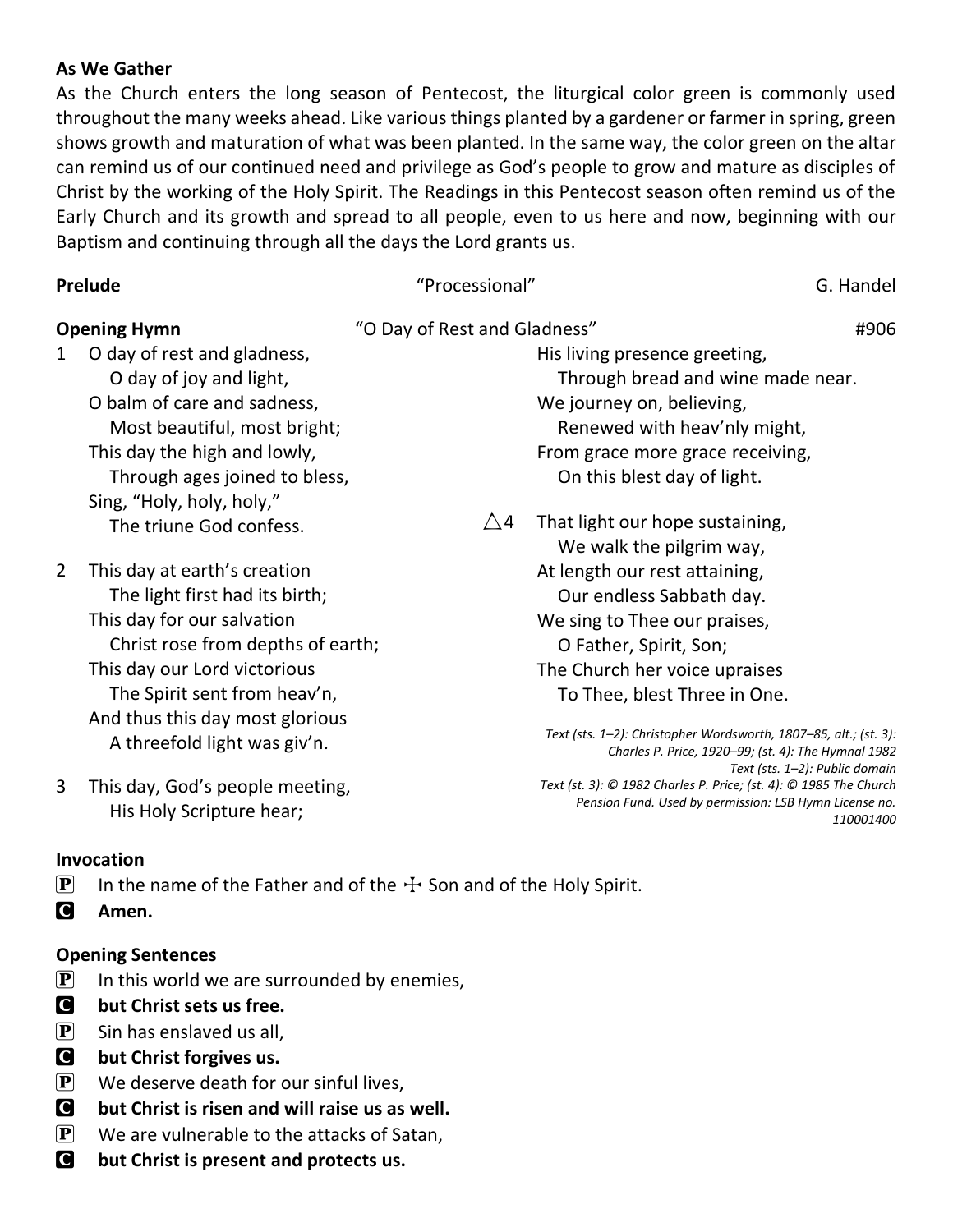#### **Confession and Absolution** *Isaiah 65:8–9*

- $\mathbf{P}$  We come before our Lord in confession, no longer as slaves, but as God's own children and as heirs of all He graciously gives.
- C **We confess we often remain captive and enslaved to our sin and have neglected the name You have given us as Your children.**
- $\mathbf{P}$  Like those in Isaiah's day, we are a rebellious people who walk in a way that is neither good nor faithful, following our own devices and desires.
- C **We, on our own, have no right to be called Your heirs or to receive Your blessings.**
- $\mathbf{P}$  For the many times we forget Christ's power and victory over all we fear in this body and life,
- C **forgive us, renew us, and lead us, that we may delight in Your will and walk in Your ways to the glory of Your holy name. Amen.**
- $\mathbf{P}$  In spite of our sin, the Lord gives His grace and good news of hope, promise, and victory. To the people in Isaiah's day and to us, He speaks: " 'Do not destroy it, for there is a blessing in it,' so I will do for My servants' sake. . . . I will bring forth offspring from Jacob, and from Judah possessors of My mountains; My chosen shall possess it, and My servants shall dwell there." Through the mercy and sacrifice of our Lord Jesus, and in spite of our sinful nature and willful breaking of His Law, He calls us His children and His heirs to set us free and to live in the victory He has won for us. Through Christ alone we have gained access to His grace by which we now stand. As a called and ordained servant of Christ and by His authority, I forgive you all your sins in the name of the Father and of the  $\pm$  Son and of the Holy Spirit.
- C **Amen.**

## $H$  WORD  $H$

### **Introit**

- $\mathbf{P}$  Be to me a rock of refuge, to which I may continually come;
- C **you have given the command to save me, for you are my rock and my fortress.**
- $\mathbf{P}$  You who have made me see many troubles and calamities will revive me again; from the depths of the earth you will bring me up again.
- C **You will increase my greatness and comfort me again.**
- **P** I will also praise you with the harp for your faithfulness, O my God;
- C **I will sing praises to you with the lyre, O Holy One of Israel.**
- $\mathbf{P}$  My lips will shout for joy, when I sing praises to you; my soul also, which you have redeemed.
- C **And my tongue will talk of your righteous help all the day long, for they have been put to shame and disappointed who sought to do me hurt.**
- $\left[ \mathbf{P} \right]$  Glory be to the Father and to the Son and to the Holy Spirit;
- C **as it was in the beginning, is now, and will be forever. Amen. Be to me a rock of refuge, to which I may continually come; you have given the command to save me, for you are my rock and my fortress.**

### **Prayer of the Day**

- $\left| \mathbf{P} \right|$  The Lord be with you.
- C **And also with you.**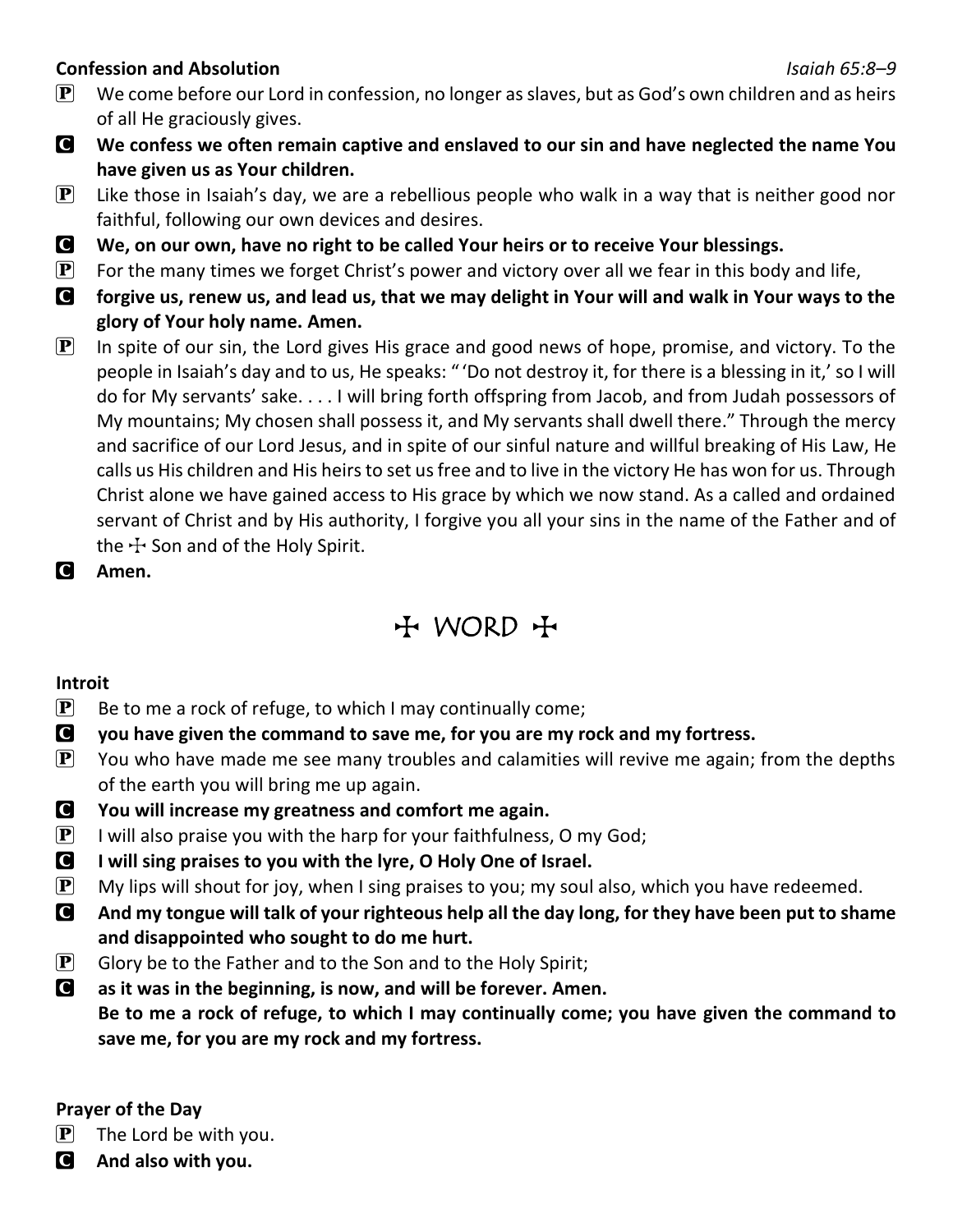$\left| \mathbf{P} \right|$  Let us pray.

Lord Jesus Christ, You have won the victory over all the challenges we face in this world, and You have defeated whatever may harm us eternally.

- C **Free us from the power of sin, death, and Satan, and all that binds us.**
- **P** Enable and equip us to serve You and our neighbors with joy and gladness, for You reign with the Father and the Holy Spirit, one God, now and forever.
- C **Amen.**

### **Old Testament Reading**  $\qquad \qquad \rightarrow$  Judgment and Salvation  $\qquad \rightarrow$  *Isaiah 65:1-9*

 $1$  was ready to be sought by those who did not ask for me; I was ready to be found by those who did not seek me. I said, "Here am I, here am I," to a nation that was not called by my name. <sup>2</sup>I spread out my hands all the day to a rebellious people, who walk in a way that is not good, following their own devices; <sup>3</sup>a people who provoke me to my face continually, sacrificing in gardens and making offerings on bricks; <sup>4</sup>who sit in tombs, and spend the night in secret places; who eat pig's flesh, and broth of tainted meat is in their vessels; <sup>5</sup>who say, "Keep to yourself, do not come near me, for I am too holy for you." These are a smoke in my nostrils, a fire that burns all the day. <sup>6</sup>Behold, it is written before me: "I will not keep silent, but I will repay; I will indeed repay into their bosom <sup>7</sup>both your iniquities and your fathers' iniquities together, says the LORD; because they made offerings on the mountains and insulted me on the hills, I will measure into their bosom payment for their former deeds." <sup>8</sup>Thus says the LORD: "As the new wine is found in the cluster, and they say, 'Do not destroy it, for there is a blessing in it,' so I will do for my servants' sake, and not destroy them all. <sup>9</sup>I will bring forth offspring from Jacob, and from Judah possessors of my mountains; my chosen shall possess it, and my servants shall dwell there."

- $\boxed{\mathbf{L}}$  This is the Word of the Lord.
- C **Thanks be to God.**

### **Anthem of Praise Solo** "Children of the Heavenly Father" arr. M. Pooler

### Epistle **The Existing Constructed Existing T** Sons and Heirs T **Galatians 3:23-4:7**

 $23$ Now before faith came, we were held captive under the law, imprisoned until the coming faith would be revealed. <sup>24</sup>So then, the law was our guardian until Christ came, in order that we might be justified by faith. <sup>25</sup>But now that faith has come, we are no longer under a guardian, <sup>26</sup>for in Christ Jesus you are all sons of God, through faith. <sup>27</sup>For as many of you as were baptized into Christ have put on Christ. <sup>28</sup>There is neither Jew nor Greek, there is neither slave nor free, there is neither male nor female, for you are all one in Christ Jesus. <sup>29</sup>And if you are Christ's, then you are Abraham's offspring, heirs according to promise. <sup>1</sup>I mean that the heir, as long as he is a child, is no different from a slave, though he is the owner of everything, <sup>2</sup>but he is under guardians and managers until the date set by his father. <sup>3</sup>In the same way we also, when we were children, were enslaved to the elementary principles of the world. <sup>4</sup>But when the fullness of time had come, God sent forth his Son, born of woman, born under the law, <sup>5</sup>to redeem those who were under the law, so that we might receive adoption as sons. <sup>6</sup>And because you are sons, God has sent the Spirit of his Son into our hearts, crying, "Abba! Father!" <sup>7</sup>So you are no longer a slave, but a son, and if a son, then an heir through God.

- $\Box$  This is the Word of the Lord.
- C **Thanks be to God.**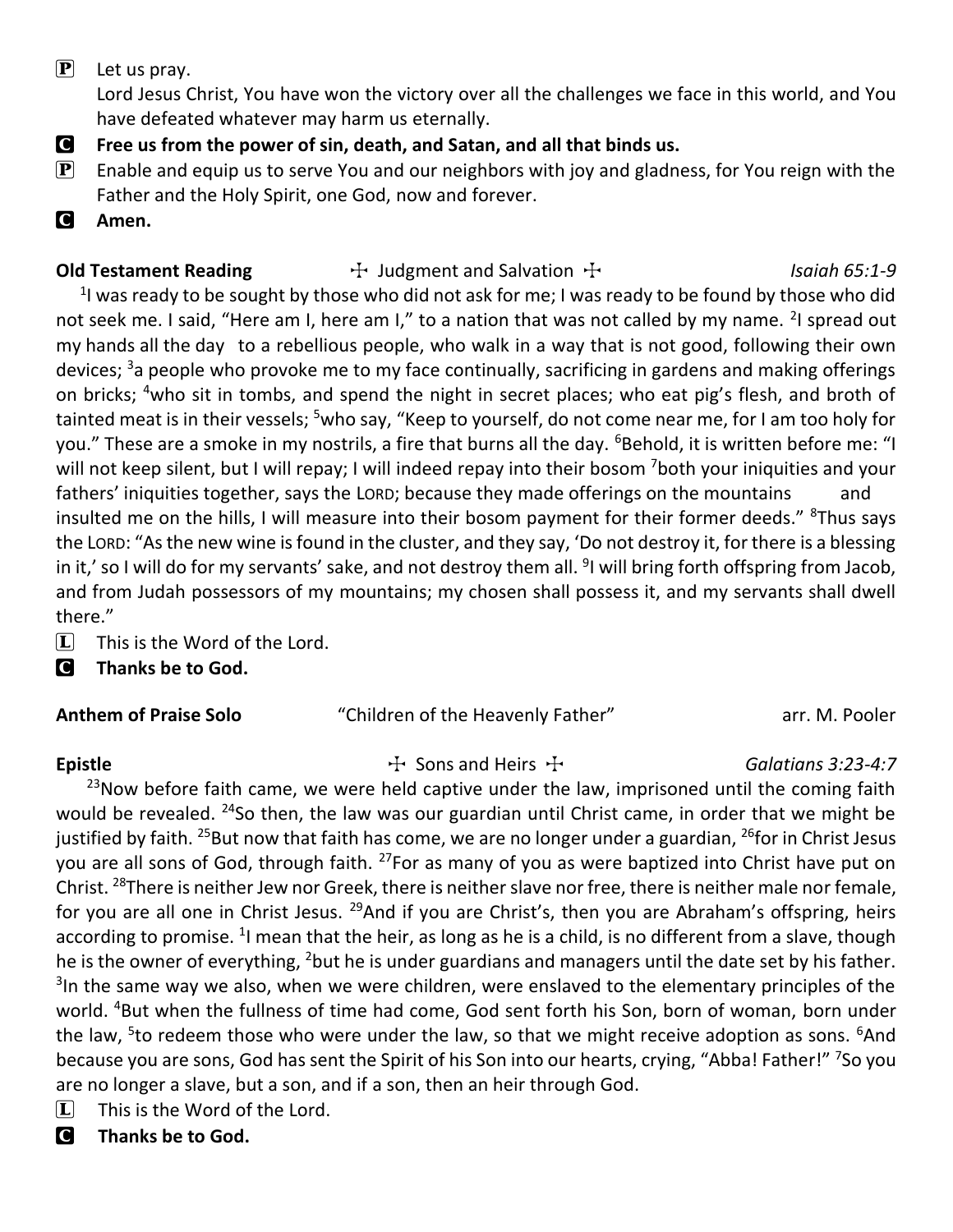Holy Gospel **The Holy Gospel** The Jesus Heals a Demon-Possessed Man  $\pm$  *Luke 8:26-39* 

 $\left[ \mathbf{P} \right]$  The Holy Gospel according to St. Luke, the eighth chapter.

### **G** Glory to You, O Lord.

<sup>26</sup>Then they sailed to the country of the Gerasenes, which is opposite Galilee. <sup>27</sup>When Jesus had stepped out on land, there met him a man from the city who had demons. For a long time he had worn no clothes, and he had not lived in a house but among the tombs. <sup>28</sup>When he saw Jesus, he cried out and fell down before him and said with a loud voice, "What have you to do with me, Jesus, Son of the Most High God? I beg you, do not torment me."  $^{29}$ For he had commanded the unclean spirit to come out of the man. (For many a time it had seized him. He was kept under guard and bound with chains and shackles, but he would break the bonds and be driven by the demon into the desert.) <sup>30</sup>Jesus then asked him, "What is your name?" And he said, "Legion," for many demons had entered him. 31And they begged him not to command them to depart into the abyss.  $32$ Now a large herd of pigs was feeding there on the hillside, and they begged him to let them enter these. So he gave them permission.  $33$ Then the demons came out of the man and entered the pigs, and the herd rushed down the steep bank into the lake and were drowned. <sup>34</sup>When the herdsmen saw what had happened, they fled and told it in the city and in the country. <sup>35</sup>Then people went out to see what had happened, and they came to Jesus and found the man from whom the demons had gone, sitting at the feet of Jesus, clothed and in his right mind, and they were afraid. <sup>36</sup>And those who had seen it told them how the demon-possessed man had been healed. <sup>37</sup>Then all the people of the surrounding country of the Gerasenes asked him to depart from them, for they were seized with great fear. So he got into the boat and returned. <sup>38</sup>The man from whom the demons had gone begged that he might be with him, but Jesus sent him away, saying,  $39$ "Return to your home, and declare how much God has done for you." And he went away, proclaiming throughout the whole city how much Jesus had done for him.

- $\mathbf{P}$  This is the Gospel of the Lord.
- C **Praise to You, O Christ.**

#### **Confession of Faith** *The Apostles' Creed*

| He ascended into heaven and sits at the      |
|----------------------------------------------|
| right hand of God the Father Almighty.       |
| From thence He will come to judge the living |
| and the dead.                                |
| I believe in the Holy Spirit,                |
| the holy Christian Church,                   |
| the communion of saints,                     |
| the forgiveness of sins,                     |
| the resurrection of the body,                |
| and the life $+$ everlasting. Amen.          |
|                                              |

#### **Sermon Hymn** "Praise the One Who Breaks the Darkness" **1849** 1 Praise the One who breaks the darkness

With a liberating light; Praise the One who frees the pris'ners, Turning blindness into sight.

Praise the One who preached the Gospel, Healing ev'ry dread disease, Calming storms, and feeding thousands With the very Bread of peace.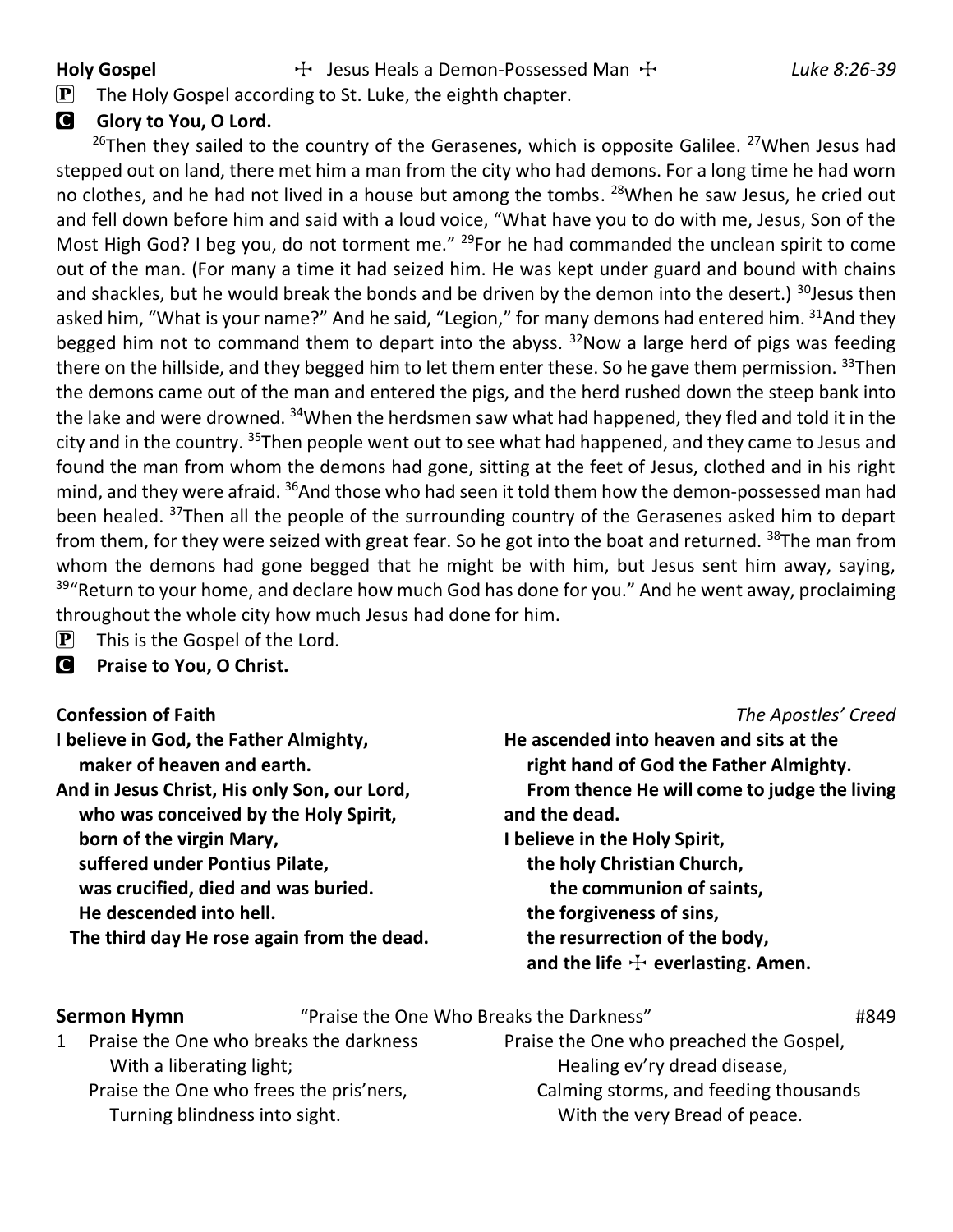- 2 Praise the One who blessed the children With a strong, yet gentle, word; Praise the One who drove out demons With the piercing, two-edged sword. Praise the One who brings cool water To the desert's burning sand; From this Well comes living water, Quenching thirst in ev'ry land.
- Jesus died and rose victorious That we may know God by grace. Let us sing for joy and gladness, Seeing what our God has done; Let us praise the true Redeemer, Praise the One who makes us one.

*Text: Rusty Edwards, 1955 Text: © 1987 Hope Publishing Co. Used by permission: LSB Hymn License no. 110001400*

3 Let us praise the Word Incarnate, Christ, who suffered in our place.

### **Sermon**

#### **Prayer of the Church**

 $\mathbf{P}$  Let us pray for the whole people of God in Christ Jesus and for all people according to their needs...

#### **Prayer Response**

O Lord, hear my prayer, O Lord, hear my prayer; When I call answer me.

O Lord, hear my prayer, O Lord, hear my prayer; Come and listen to me.

*Text: Taizé Community Text: © 1982 Ateliers et Presses de Taizé, Taizé Community, France, admin. GIA Publications, Inc.* 

*Used by permission: LSB Hymn License no. 110001400*

**Offering**—*may be left in the offering plates near the doors as you leave. Those worshipping at home may continue to mail or drop off offerings at the church office, and on-line giving is available to everyone on our website at [www.stpauloaklawn.org.](http://www.stpauloaklawn.org/) For information about regular electronic giving, please contact the church office.* 

#### **Offertory Meditation**

## $H$  SERVICE of the SACRAMENT  $H$

#### **Preface**

- $\left| \mathbf{P} \right|$  The Lord be with you.
- C **And also with you.**
- $\mathbf{P}$  Lift up your hearts.
- C **We lift them to the Lord.**
- $\mathbf{P}$  Let us give thanks to the Lord our God.
- C **It is right to give Him thanks and praise.**

#### **Proper Preface**

#### **The Words of Our Lord**

#### **Proclamation of Christ**

- $\left[ \mathbf{P} \right]$  As often as we eat this bread and drink this cup, we proclaim the Lord's death until He comes.
- C **Amen. Come, Lord Jesus.**
- $\mathbf{P}$  O Lord Jesus Christ, only Son of the Father...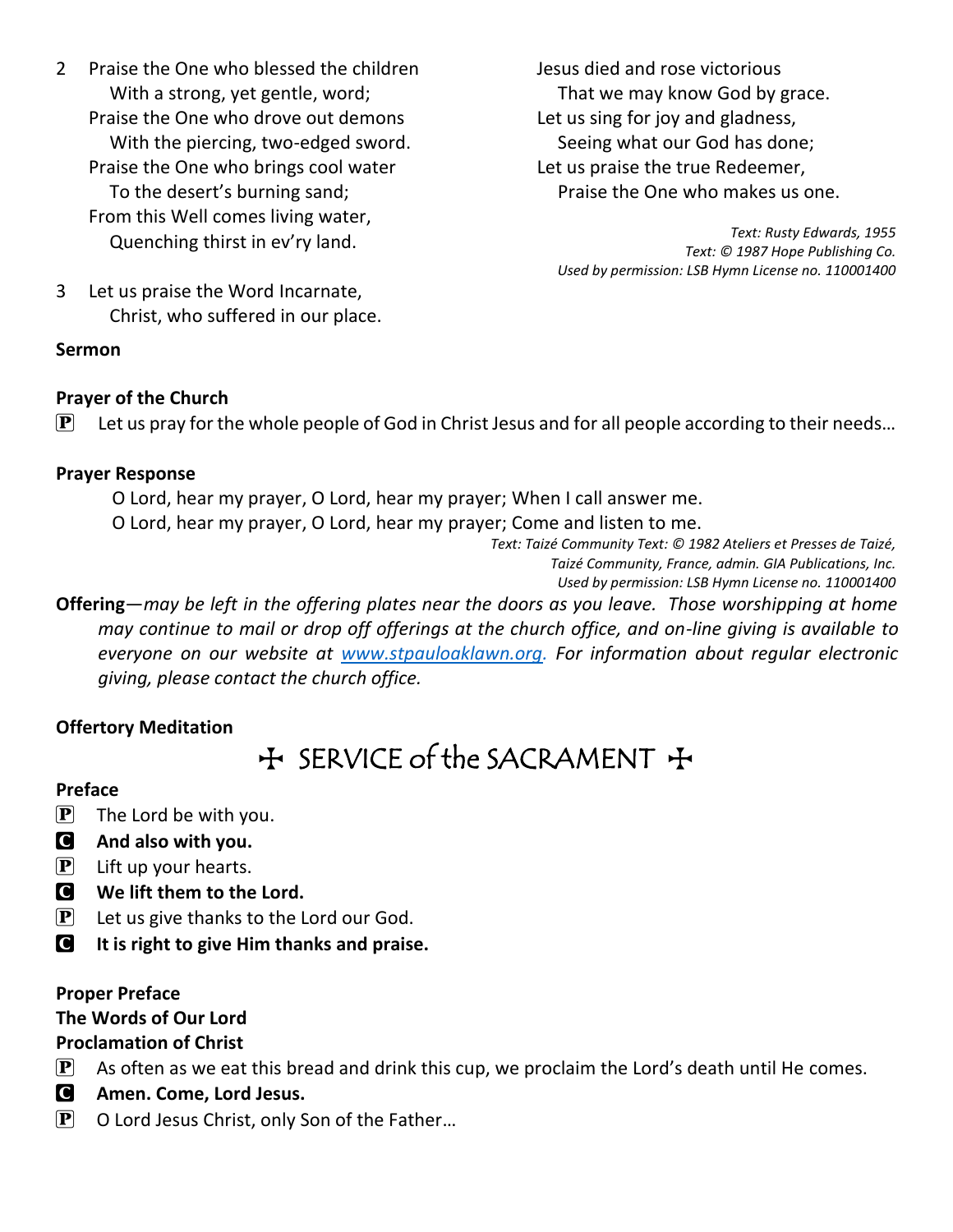#### **Lord's Prayer**

### **C** Our Father who art in heaven...

#### **Pax Domini**

- $\mathbf{P}$  The peace of the Lord be with you always.
- C **Amen.**

## $H$  DISTRIBUTION of the SACRAMENT  $H$

**Hymn** "Baptized into Your Name Most Holy" #590

- 1 Baptized into Your name most holy, O Father, Son, and Holy Ghost, I claim a place, though weak and lowly, Among Your saints, Your chosen host. Buried with Christ and dead to sin, Your Spirit now shall live within.
- 2 My loving Father, here You take me To be henceforth Your child and heir. My faithful Savior, here You make me The fruit of all Your sorrows share. O Holy Spirit, comfort me When threat'ning clouds around I see.
- 3 My faithful God, You fail me never; Your promise surely will endure. O cast me not away forever If words and deeds become impure. Have mercy when I come defiled; Forgive, lift up, restore Your child.
- 4 All that I am and love most dearly— Receive it all, O Lord, from me. Let me confess my faith sincerely; Help me Your faithful child to be! Let nothing that I am or own Serve any will but Yours alone. *Text: Johann Jacob Rambach, 1693–1735, abr.; tr. Catherine Winkworth, 1827–78, alt.*

*Text: Public domain*

**Hymn Hymn Hymn Hymn H**863

### 1 Our Father, by whose name All fatherhood is known, Who dost in love proclaim Each family Thine own, Bless Thou all parents, guarding well, With constant love as sentinel, The homes in which Thy people dwell.

2 O Christ, Thyself a child Within an earthly home, With heart still undefiled, Thou didst to manhood come; Our children bless in ev'ry place

That they may all behold Thy face, And knowing Thee may grow in grace.

3 O Spirit, who dost bind Our hearts in unity, Who teachest us to find The love from self set free, In all our hearts such love increase That ev'ry home by this release May be the dwelling place of peace. *Text: F. Bland Tucker, 1895–1984 Text: © The Church Pension Fund. Used by permission: LSB Hymn License no. 110001400*

### **Communion Blessing**

 $\mathbf{P}$  The Body and Blood of our Lord Jesus Christ strengthen and preserve you in body and soul to life everlasting. Depart  $\pm$  in peace.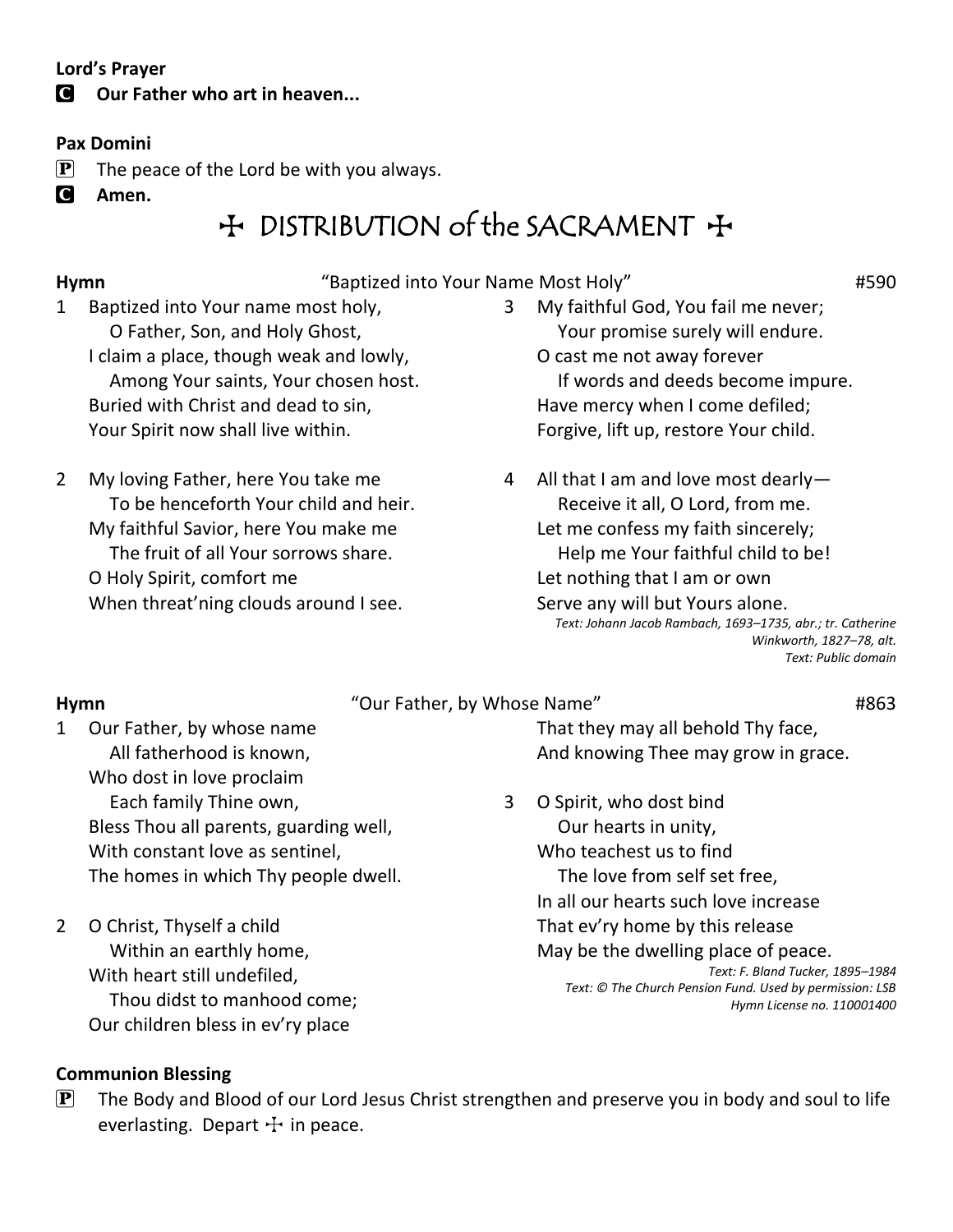### **Closing Prayer**

- $\mathbf{P}$  Let us pray. We give thanks to You, almighty God, that You call us Your children, heirs of Your blessings without any merit or worthiness in us. We thank You for the victory won for us out of Your mercy, and for feeding us with this foretaste of the feast to come, when all Your heirs will be free from sin and sorrow; through Jesus Christ, Your Son, our Lord, who lives and reigns with You and the Holy Spirit, one God, now and forever.
- C **Amen.**

#### **Catechism**

- $\mathbf{P}$  As we have prayed the prayer our Lord taught us and have been reminded of His victory over Sin and Satan, we close by reflecting on the petitions of that Prayer that remind us of His care as we go from here to live our days in His name. In the Sixth Petition, we pray,
- C **And lead us not into temptation.**
- $\mathbf{P}$  What does this mean?
- C **God tempts no one. We pray in this petition that God would guard and keep us so that the devil, the world, and our sinful nature may not deceive us or mislead us into false belief, despair, and other great shame and vice. Although we are attacked by these things, we pray that we may finally overcome them and win the victory.**
- $\left| \mathbf{P} \right|$  In the Seventh Petition, we pray:
- **C** But deliver us from evil.
- $\mathbf{P}$  What does this mean?
- C **We pray in this petition, in summary, that our Father in heaven would rescue us from every evil of body and soul, possessions and reputation, and finally, when our last hour comes, give us a blessed end, and graciously take us from this valley of sorrow to Himself in heaven.**

- P Arise, O LORD!
- C **Save me, O my God!**
- $\left| \mathbf{P} \right|$  Return to your home,
- C **and declare how much God has done for you.**

#### **Benediction**

- $\left[ \mathbf{P} \right]$  The Lord bless you and keep you. The Lord make His face shine on you and be gracious to you. The Lord look upon you with favor and  $\pm$  give you peace.
- C **Amen.**

**Closing Sentences** *Psalm 3:7; Luke 8:39*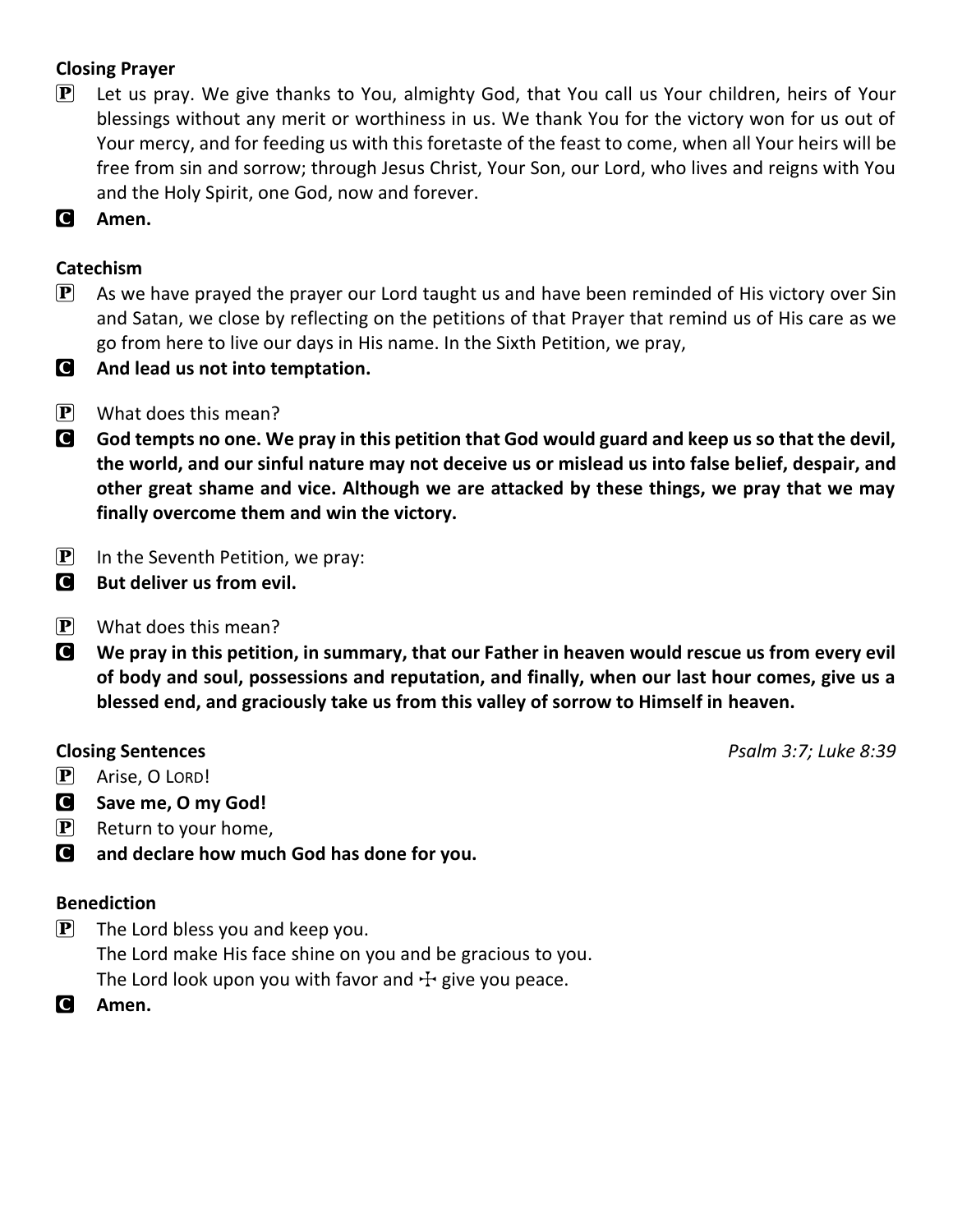**Closing Hymn** "Oh, for a Thousand Tongues to Sing" #528 sts. 1-3 & 7

- 1 Oh, for a thousand tongues to sing My great Redeemer's praise, The glories of my God and King, The triumphs of His grace!
- 2 My gracious Master and my God, Assist me to proclaim, To spread through all the earth abroad, The honors of Thy name.
- 3 Jesus! The name that charms our fears, That bids our sorrows cease; 'Tis music in the sinner's ears, 'Tis life and health and peace.
- 7 To God all glory, praise, and love Be now and ever giv'n By saints below and saints above, The Church in earth and heav'n. *Text: Charles Wesley, 1707–88, alt. Text: Public domain*

**Postlude** "Largo" J. Walther

### TTTTTTTTTTTTTTTTTTTTTTTTTTTTTTTTTTTTTTTTTTTTT ACKNOWLEDGMENTS AND THANKS

**Vocalist:** Stan Wirtschoreck **Lector:** David Witkosky **Altar Care:** Martha Moeller

Creative Worship for the Lutheran Parish, Series C, Quarter 3. Copyright © 2021 Concordia Publishing House. All rights reserved. Used by permission.

Unless otherwise indicated, Scripture quotations are from the ESV® Bible (The Holy Bible, English Standard Version®), copyright © 2001 by Crossway, a publishing ministry of Good News Publishers. Used by permission. All rights reserved.

Created by Lutheran Service Builder © 2022 Concordia Publishing House.

TTTTTTTTTTTTTTTTTTTTTTTTTTTTTTTTTTTTTTTTTTTTT